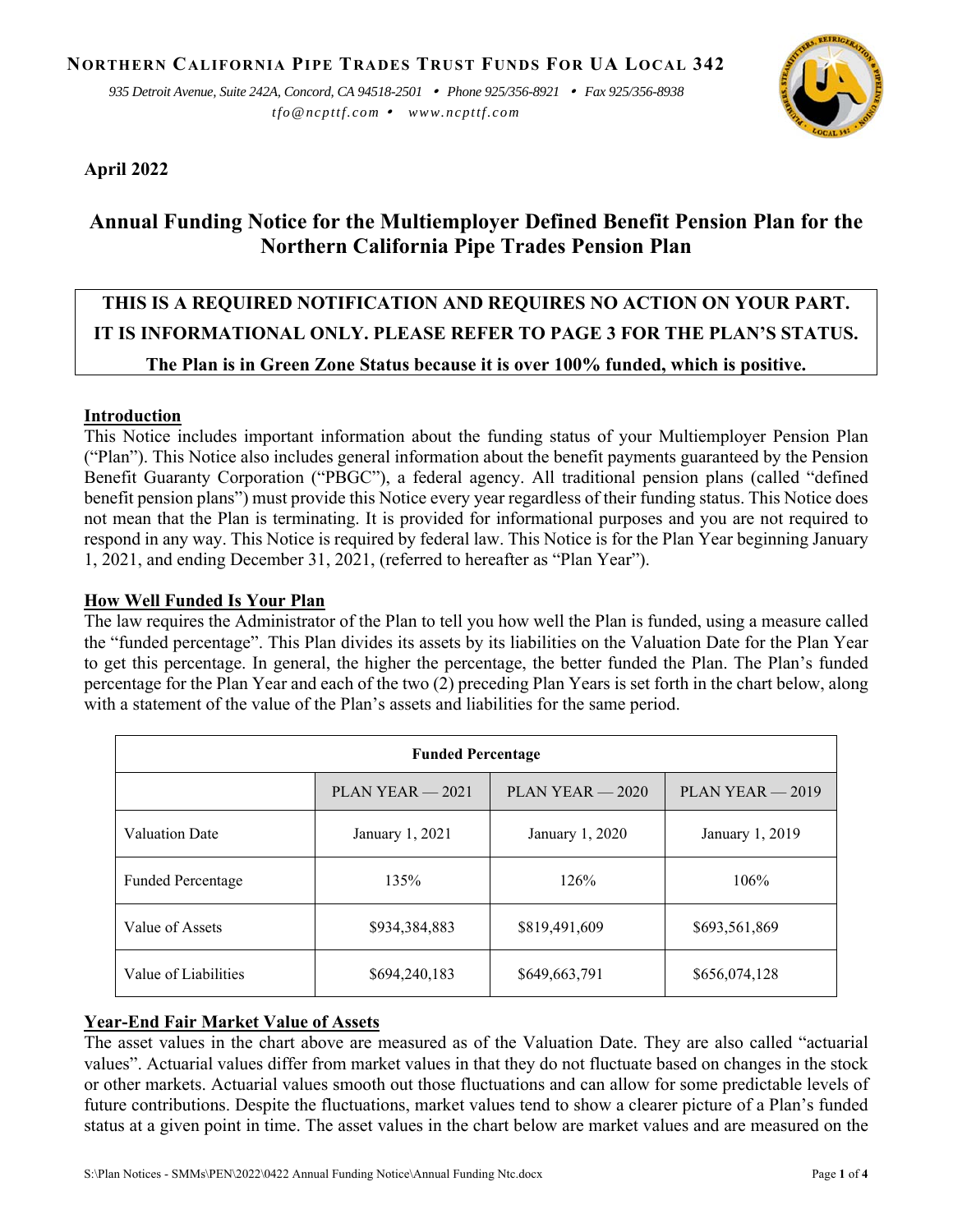last day of the Plan Year. The chart also includes the year-end market value of the Plan's assets for each of the two (2) preceding Plan Years.

|                                | As of December 31, 2021* | As of December 31, 2020 | As of December 31, 2019 |
|--------------------------------|--------------------------|-------------------------|-------------------------|
| Fair Market<br>Value of Assets | \$1,024,104,417          | \$934,384,883           | \$819,491,609           |

\*Unaudited

#### **Participant Information**

The total number of Participants in the Plan as of the Plan's Valuation Date was 3,975. Of this number, 1,943 were current employees (or active Participants), 1,541 were retired or separated from service and receiving benefits, and 491 were retired or no longer working for the employer and have a right to future benefits.

#### **Funding and Investment Policies**

Every pension plan must have a procedure for establishing a funding policy for Plan objectives. A funding policy relates to how much money is needed to pay promised benefits. The funding policy of the Plan is to receive the contributions made pursuant to Collective Bargaining Agreements, invest those contributions in a diversified portfolio of investments and provide, based on the funding advice of an actuary, benefits that the Board of Trustees determines can be afforded based on the contribution rates and anticipated investment returns.

Pension plans also have investment policies. These generally are written guidelines or general instructions for making investment management decisions. Once money is contributed to the Plan, the Plan's investment professionals who are Plan fiduciaries invest the money. Specific investments are made in accordance with the Plan's investment policy. The Plan's investment policy is to diversify the investments by hiring qualified investment managers with the long-term objective to provide a rate of return which meets or exceeds the assumed actuarial rate of return; maintain sufficient income and liquidity to pay Plan benefits and expenses when due; and reserve and increase the principal value of the Plan's assets.

In accordance with the Plan's investment policy, the Plan's assets were allocated among the following categories of investments, as of the end of the Plan Year. These allocations are percentages of total assets:

| <b>Asset Allocations</b> |                                                                                    | Percentage  |  |
|--------------------------|------------------------------------------------------------------------------------|-------------|--|
| 1.                       | Cash (Interest-bearing and non-interest bearing)                                   | 0.32%       |  |
| 2.                       | U.S. Government securities                                                         | 5.05%       |  |
| 3.                       | Corporate debt instruments (other than employer securities):                       |             |  |
|                          | Preferred                                                                          | $0.0\%$     |  |
|                          | All others                                                                         | 2.11%       |  |
| 4.                       | Corporate stocks (other than employer securities):                                 |             |  |
|                          | Preferred                                                                          | $0.0\%$     |  |
|                          | Common                                                                             | 8.59%       |  |
| 5.                       | Partnership/joint venture interests                                                | 6.33%       |  |
| 6.                       | Real estate (other than employer real property)                                    | $0.0\%$     |  |
| 7.                       | Loans (other than to Participants)                                                 | $0.0\%$     |  |
| 8.                       | Participant loans                                                                  | $0.0\%$     |  |
| 9.                       | Value of interest in common/collective trusts                                      | 26.98%      |  |
| 10.                      | Value of interest in pooled separate accounts                                      | $0.0\%$     |  |
|                          | S:\Plan Notices - SMMs\PEN\2022\0422 Annual Funding Notice\Annual Funding Ntc.docx | Page 2 of 4 |  |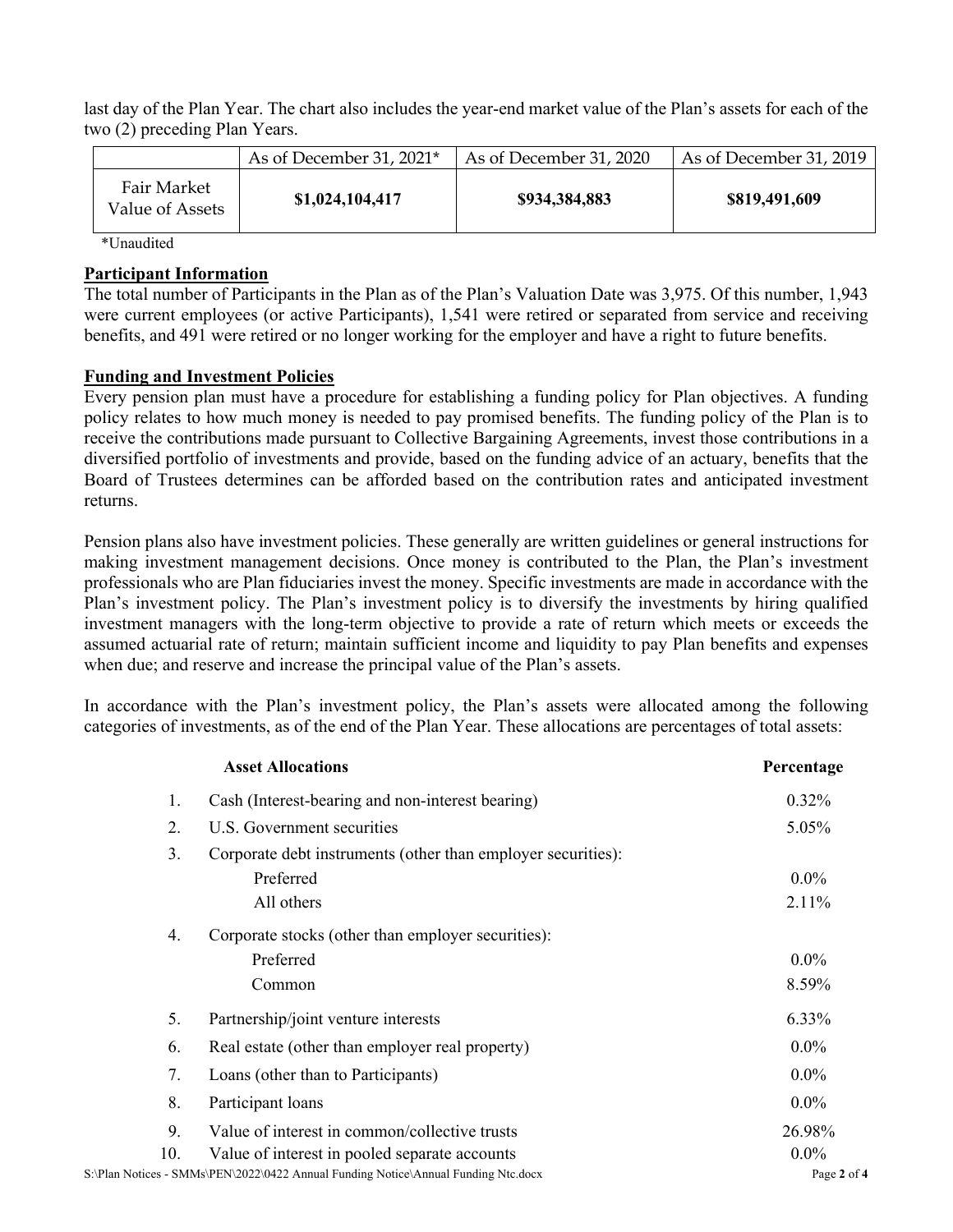| 11. | Value of interest in master trust investment accounts                        |          |
|-----|------------------------------------------------------------------------------|----------|
| 12. | Value of interest in 103-12 investment entities                              | $0.0\%$  |
| 13. | Value of interest in registered investment companies (e.g., mutual funds)    | 49.9%    |
| 14. | Value of funds held in insurance co. general account (unallocated contracts) | $0.72\%$ |
| 15. | Employer-related investments:                                                |          |
|     | <b>Employer securities</b>                                                   | $0.0\%$  |
|     | Employer real property                                                       | $0.0\%$  |
| 16. | Buildings and other property used in Plan operation                          | $0.0\%$  |
| 17. | Other                                                                        | $0.0\%$  |

For information about the Plan's investment in any of the following types of investments: common/collective trusts, pooled separate accounts, or 103-12 investment entities; contact the Plan Administrator.

#### **Endangered, Critical, or Critical and Declining Status**

Under Federal Pension Law a plan is generally considered to be in "endangered" status if the funded percentage is less than 80 percent. A plan is in "critical" status if the funded percentage is less than 65 percent (other factors may also apply). A plan is in "critical and declining" status if it is in critical status and is projected to become insolvent (run out of money to pay benefits) within 15 years (or within 20 years if a special rule applies). If a pension plan enters endangered status, the Trustees of the plan are required to adopt a funding improvement plan. Similarly, if a pension plan enters critical status or critical and declining status, the Trustees of the plan are required to adopt a rehabilitation plan. Rehabilitation and funding improvement plans establish steps and benchmarks for pension plans to improve their funding status over a specified period of time. The plan sponsor of a plan in critical and declining status may apply for approval to amend the plan to reduce current and future payment obligations to Participants and Beneficiaries.

#### **The Plan was not in endangered, critical, or critical and declining status for 2021 (i.e., the Plan was in the "Green Zone").**

#### **Right to Request a Copy of the Annual Report**

Pension plans must file with the U.S. Department of Labor an annual report. The report is called the "Form 5500". These reports contain financial and other information. You may obtain an electronic copy of your Plan's annual report by going to *www.efast.dol.gov* and using the search tool. Annual reports are also available from the US Department of Labor, Employee Benefits Security Administration's Public Disclosure Room at 200 Constitution Avenue, NW, Room N-1513, Washington, DC 20210-0001, or by calling 202/693-8673. Alternatively, you may obtain a copy of the Plan's annual report by making a written request to the Plan Administrator. Annual reports do not contain personal information, such as the amount of your accrued benefit. You may contact your Plan Administrator if you want information about your accrued benefits. Your Plan Administrator is identified below under "Where to Get More Information".

#### **Summary of Rules Governing Insolvent Plans**

Federal law has a number of special rules that apply to financially troubled multiemployer plans that become insolvent, either as ongoing plans or plans terminated by mass withdrawal. The Plan Administrator is required by law to include a summary of these rules in the Annual Funding Notice. A plan is insolvent for a plan year if its available financial resources are not sufficient to pay benefits when due for that plan year. An insolvent plan must reduce benefit payments to the highest level that can be paid from the Plan's available resources. If such resources are not enough to pay benefits at the level specified by law (see Benefit Payments Guaranteed by the PBGC, below), the Plan must apply to the PBGC for financial assistance. The PBGC will loan the Plan the amount necessary to pay benefits at the guaranteed level. Reduced benefits may be restored if the Plan's financial condition improves.